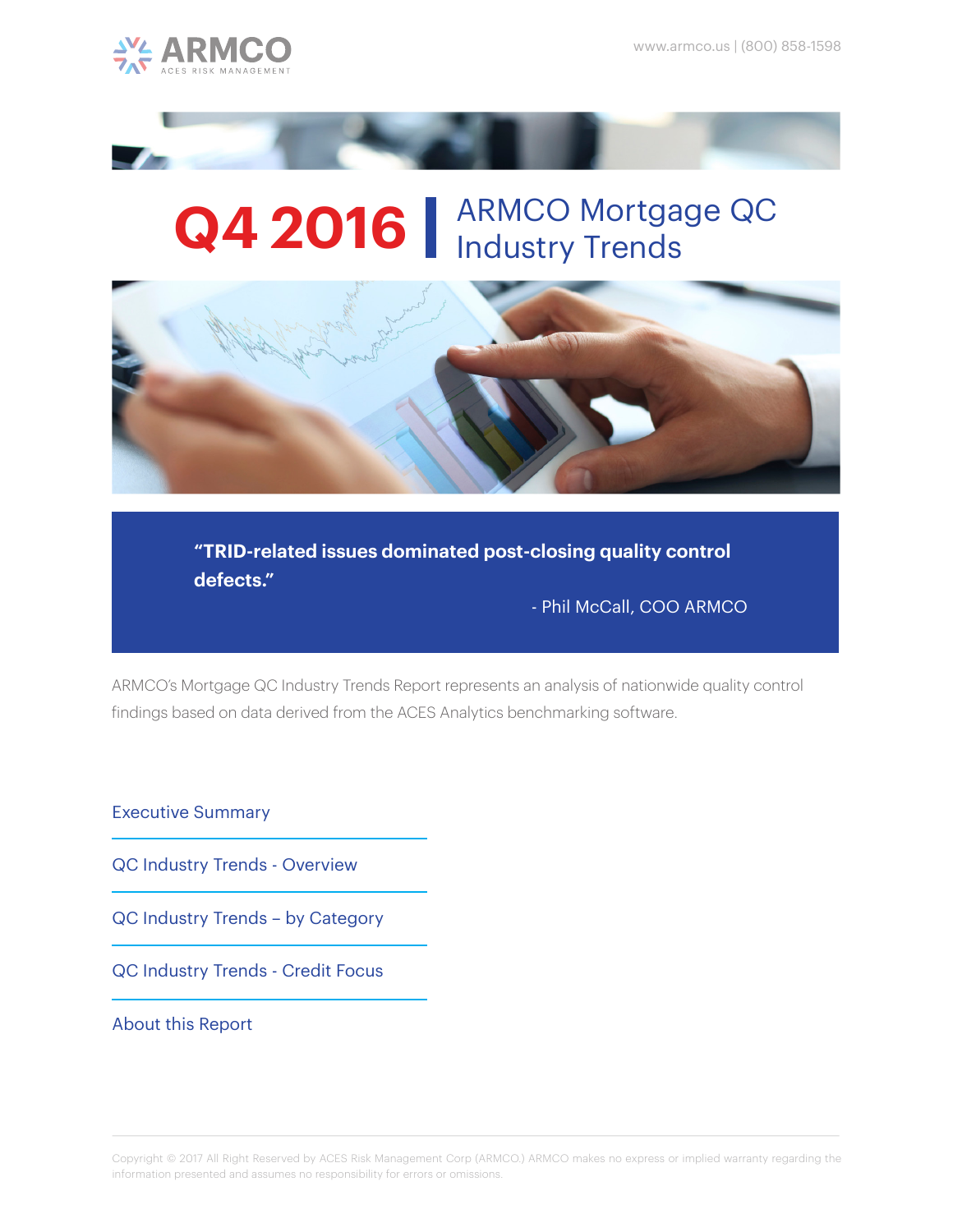

## **Executive Summary**

This report utilizes information derived from loan files analyzed by the ACES Analytics benchmarking system to provide defect-related mortgage quality control data for Q4 2016 and the entire 2016 calendar year.

The ACES Analytics benchmarking dataset includes post-closing quality control data from over 65 lenders, comprising more than 75,000 unique loans selected for random full-file reviews. Defects are categorized using the Fannie Mae loan defect taxonomy. Data for any given calendar quarter is analyzed approximately 90 days after the end of the quarter, to allow for sufficient elapsed time for the postclosing quality control cycle to be completed. As a result, data for the calendar year 2016 is published by ARMCO in Q2 2017.

ARMCO's analysis shows that Legal/Regulatory/Compliance and Loan Package Documentation were the leading defect categories in 2016. TRID's implementation in late 2015 brought an increase in the number of Legal/Regulatory/Compliance defects as compared to prior years. During this period, Loan Package Documentation defects remained steady.

#### **Report highlights include:**

- The benchmark Critical Defect Rate increased slightly to 1.50% in Q4 2016 from the previous quarter
- **TRID and Loan Package Documentation accounted for over 68% of all reported defects** in 2016
- Q4 2016 purchase transactions accounted for more than 51% of the benchmark data—a predictive indicator for the threat of increased risk in 2017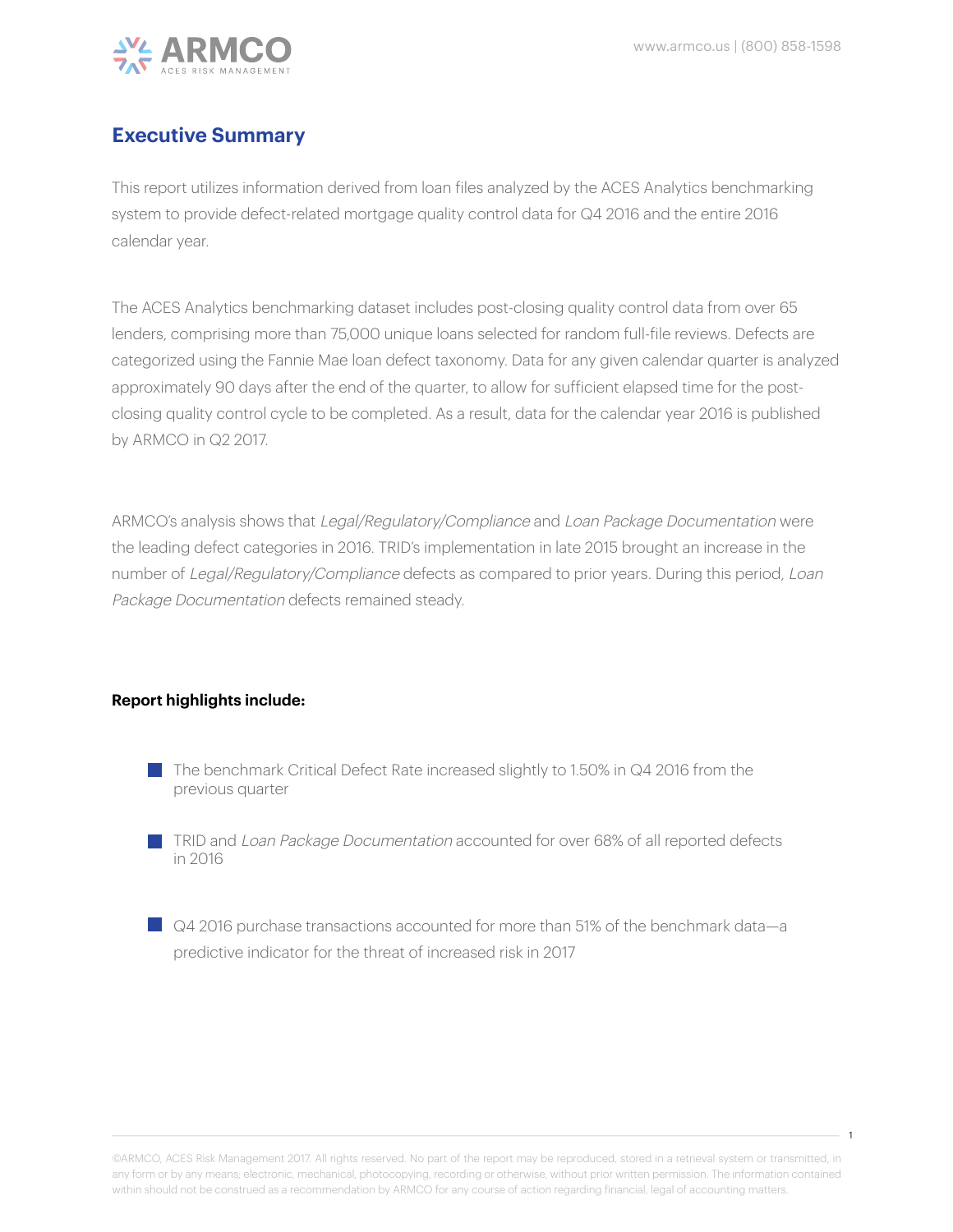$\overline{2}$ 



#### **QC Industry Trends - Overview**

Figure 1 displays the overall percentage of loans with critical defects (the "Critical Defect Rate") as a percentage of total closed loans for the past four calendar quarters.

The Critical Defect Rate increased slightly in Q4 to 1.50%, an 18% increase from the 2016 low of 1.27% in Q3. A key driver of the increase was a shift to purchase transactions in Q4 2016. In Q3 2016, purchase transactions accounted for just under 48% of our benchmark data but by the end of Q4, they accounted for more than 51%. This change in the overall make-up of loan production is a predictive indicator of possible changes in 2017. Barring other changes that lower the Critical Defect Rate, we are likely to see increased defects associated with a purchase driven market.

Additional industry data closer to the mortgage funding side suggests that purchase-related defects have already increased. According to a December 2016 report published by First American Financial Corporation, application loan defects "moved modestly higher on increases in risk for purchase and refinance applications, in combination with the continuing shift toward a purchase-dominated market"1. This is consistent with trends on the post-closing quality control side. While loan application defects do not necessarily result in Critical Loan Defects post-closing, an increase in the trend rate on the origination side tends to correlate with findings in post-closing quality control.



#### **Critical Defect Rate, Q1 2016 – Q4 2016**

Figure 1: Percentage of all critical defects by quarter

1 http://www.firstam.com/economics/defect-index/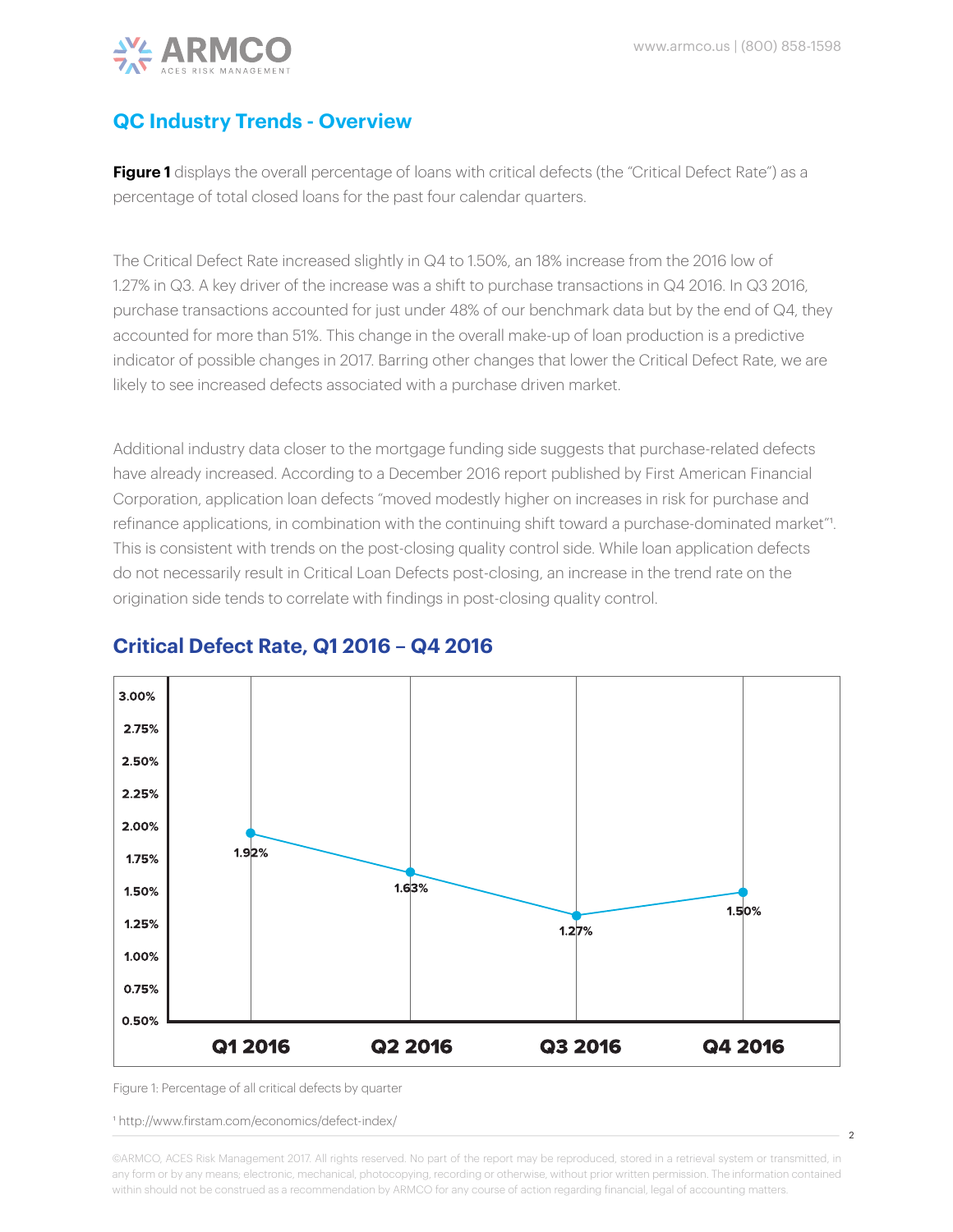

## **QC Industry Trends – By Category**

**Figure 2** shows a breakdown of all reported net defects (critical and non-critical) in accordance with Fannie Mae defect categories.

Legal/Regulatory/Compliance and Loan Package Documentation continue to be the top two defect categories among all loan defects reported. Loan Package Documentation, which has long been one of the top defect categories, continues to be a recurring problem for the lending community. In most cases, while defects related to Loan Package Documentation rarely result in actual non-saleable loans, the ability to cure these defects with little to no financial impact continues to hinder the needed corrective action to significantly reduce these defects. The same cannot be said about the defects associated with Legal/Regulatory/Compliance.

In 2016, the entire lending industry was impacted by the enhanced regulatory oversight from the Consumer Finance Protection Bureau (CFPB) as the long-awaited implementation of TRID was fully realized. Many lenders spent the better part of Q1 addressing the multitude of mistakes associated with TRID. In some cases, this resulted in originating loans that were not salable on the secondary market.

A wave of corrective action followed, and soon the sheer amount of resources directed at solving these issues became overwhelming for many lenders. In closing out 2016, Legal/Regulatory/Compliance defects still hold the lead of all defect categories. However, the number of **critical** defects associated with TRID have dropped significantly. The top three TRID-related defects for 2016, as reported in conjunction with post-closing quality control reviews, are:

- 1. Final Loan Estimate and/or Closing Disclosure not in file for review
- 2. Timing of borrower receipt of Closing Disclosure
- 3. Fee tolerance violation with invalid Change of Circumstance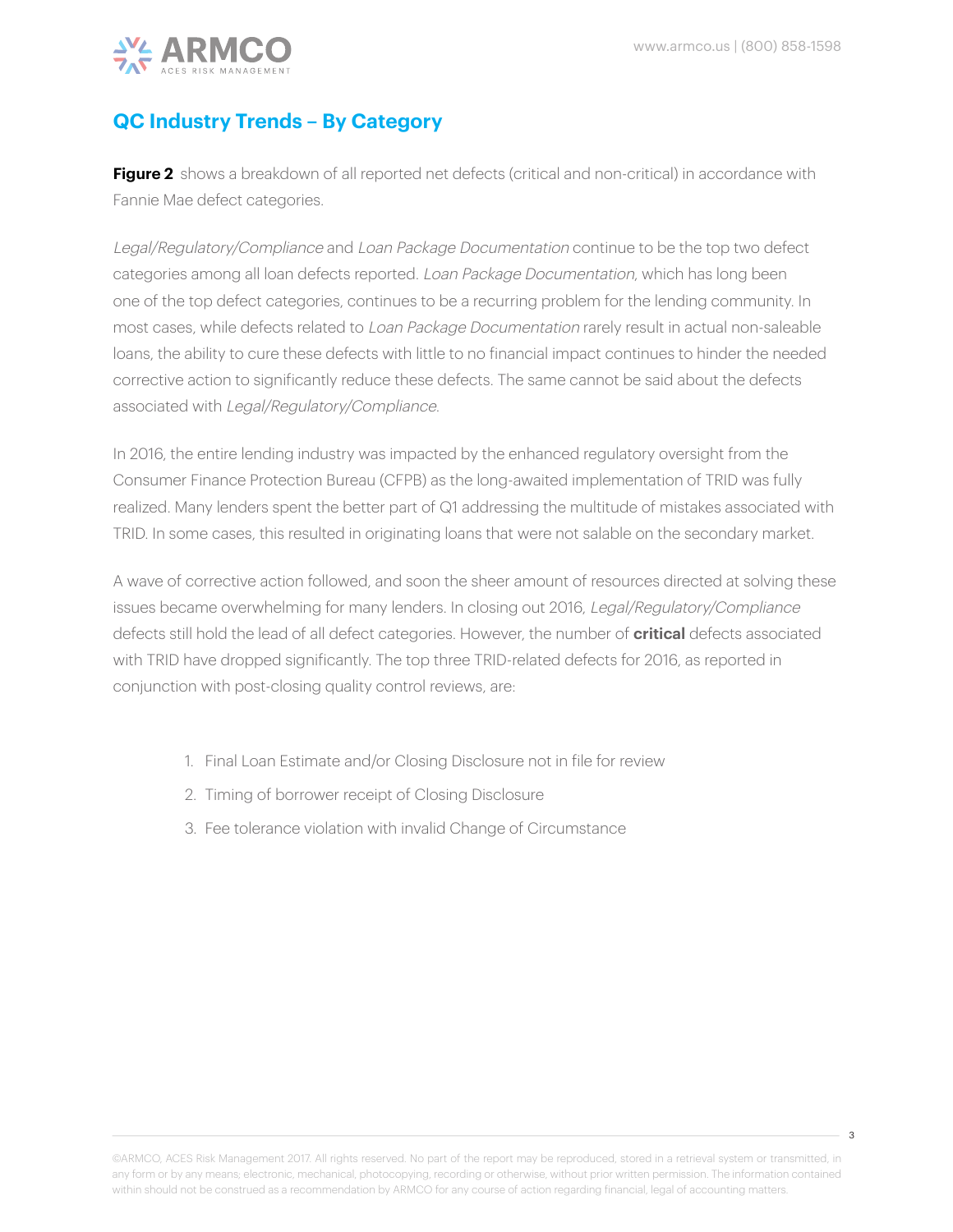



#### **Defect Rates by Fannie Mae Category, 2016**

Figure 2: Breakdown of net defects (all severities) by Fannie Mae categories for 2016.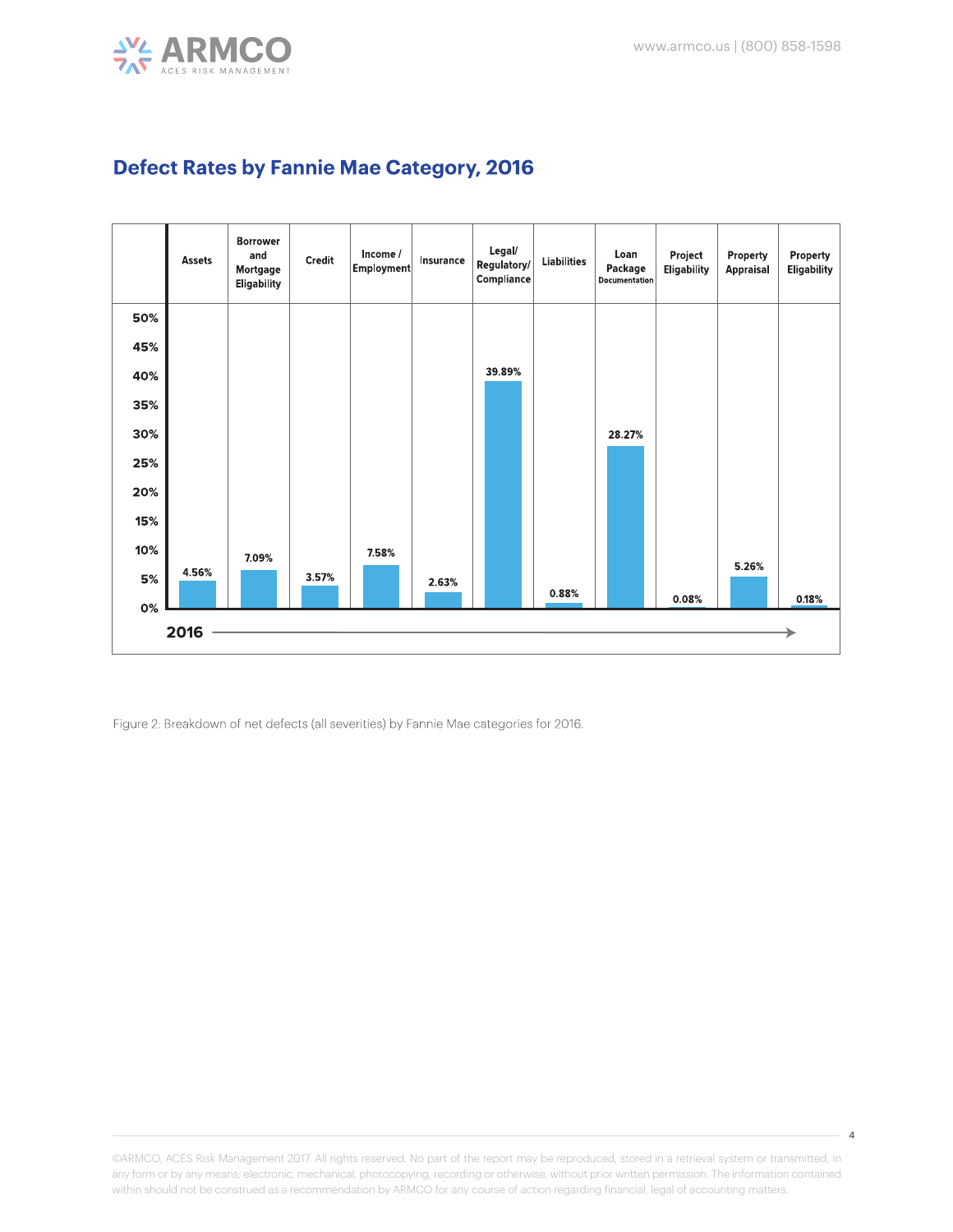

## **QC Industry Trends - Credit Focus**

**Figure 3** provides a breakdown of all "credit" related defects broken down by Fannie Mae Defect Category.

Loan Package Documentation continued to be a key contributor to credit-related defects, accounting for 47% of all credit-related defects reported, while Income/Employment and Borrower/Mortgage Eligibility accounted for nearly 25%.

#### **Credit Only - Defect Rates by Fannie Mae Category, 2016**



Figure 3: Breakdown of all "Credit" defects by Fannie Mae categories for 2016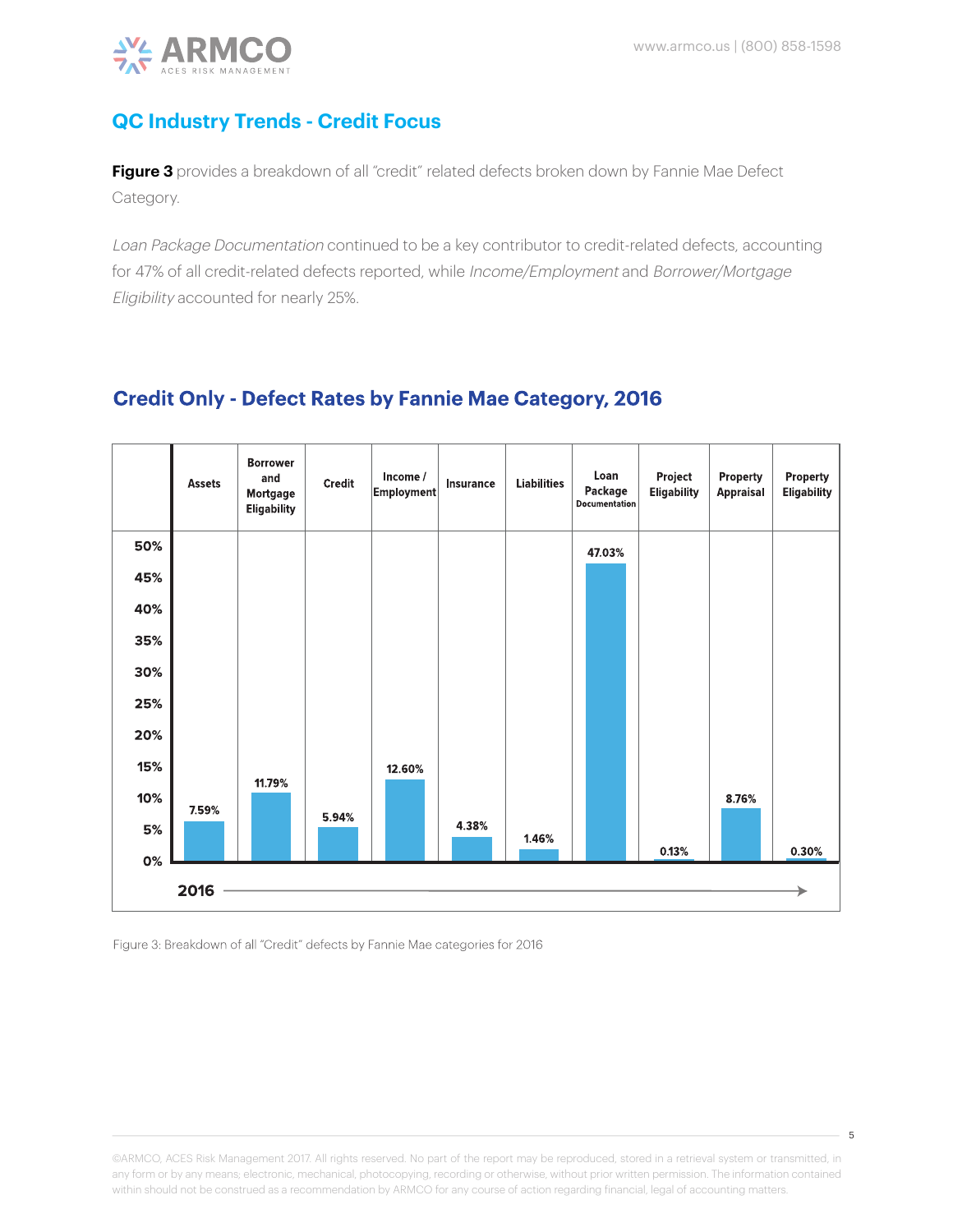

## **Income/Employment, as a Percentage of All Credit Defects, 2016**

Figure 4 breaks down all 2016 defects for *Income/Employment* into sub-categories.

Income documentation defects account for 60.75% of all Income/Employment defects. The most common defect was failure to obtain a VVOE (verbal verification of employment) within 10 days of closing.

# **Income / Employment 2016**



Figure 4: Income/Employment sub-categories 2016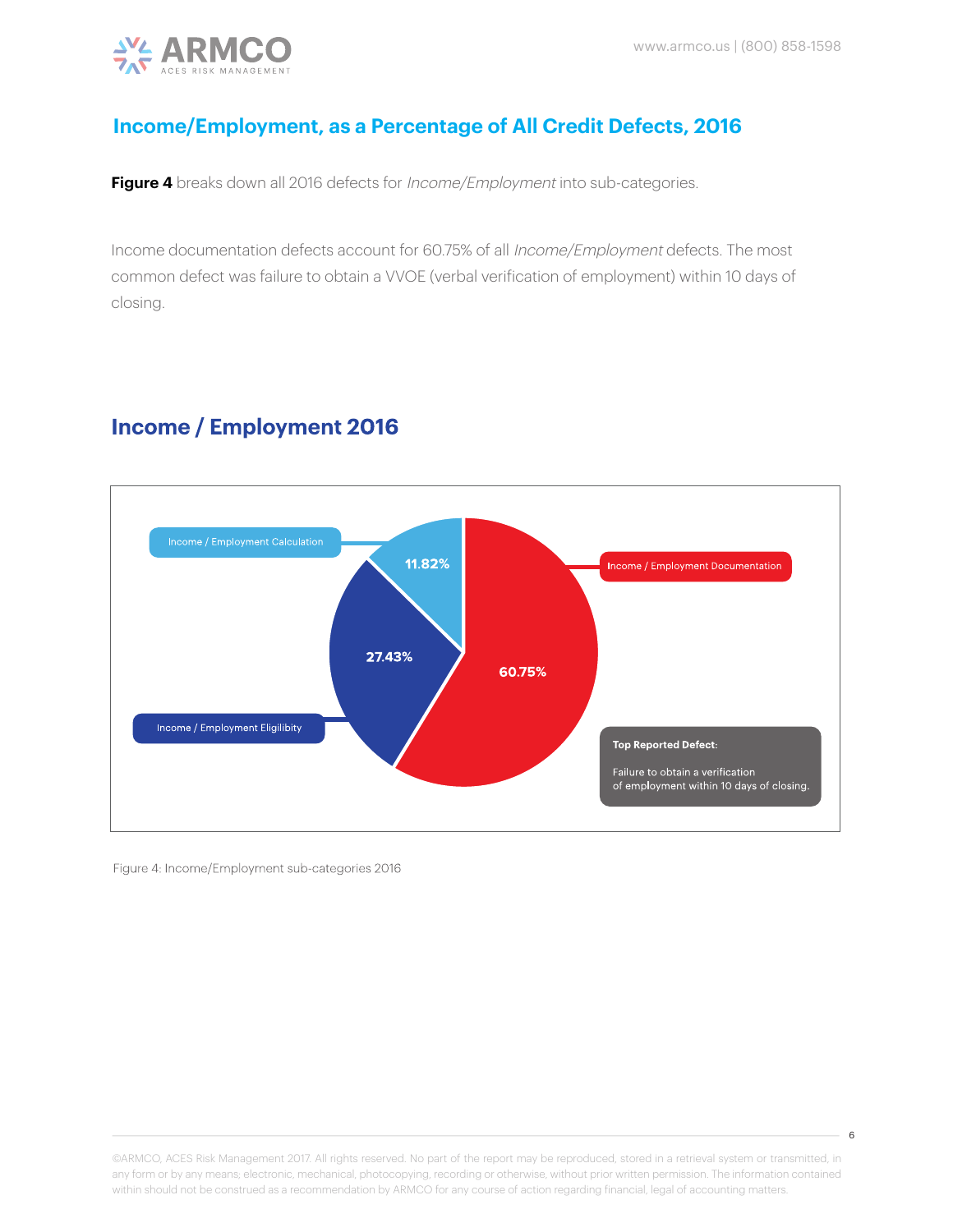

# **Borrower/Mortgage Eligibility, as a Percentage of All Credit Defects, 2016**

Figure 5 shows a breakdown of all 2016 defects for Borrower/Mortgage Eligibility broken down by sub-categories.

Mortgage/Program Eligibility defects account for 77.61% of all Borrower/Mortgage Eligibility defects. The most common defects were eligibility issues relating to the increase in alternative product offerings (i.e. annual household income requirements associated with bond and or down payment assistance programs).

# **Borrower and Mortgage Eligibility 2016**



Figure 5: Borrower/Mortgage Eligibility sub-categories 2016